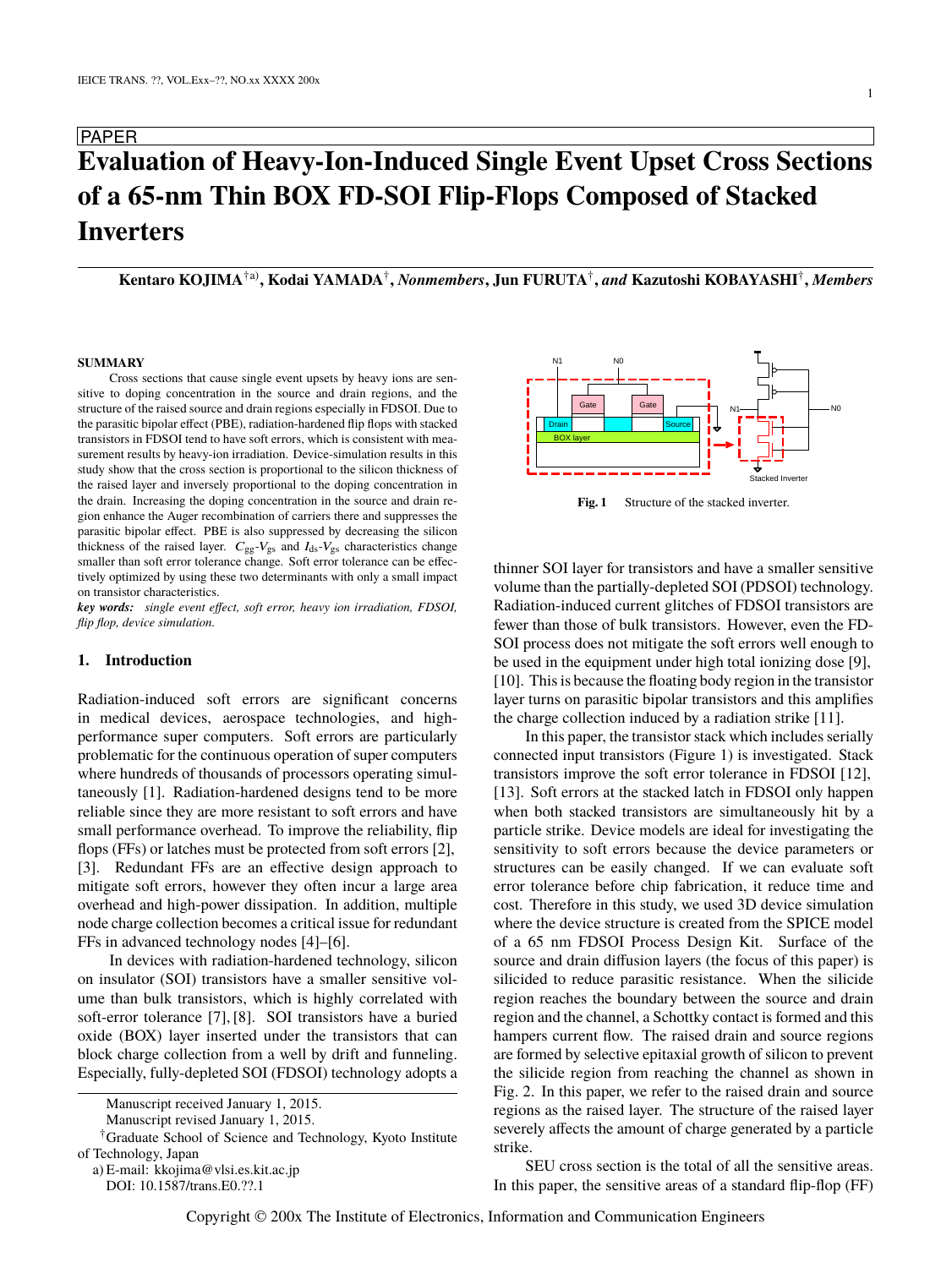

**Fig. 2** Structure of raised layer, definition of thickness of silicon  $(T_s)$  and thickness of nickel silicide  $(T<sub>N</sub>)$ .

and a radiation-hardened FF based on a stacked inverter in a 65 nm FDSOI process [14] are estimated by device simulation. Then, the radiation hardness of the standard and stacked latches was measured by heavy-ion irradiation to confirm the simulation results.

This paper is organized as follows. Section 2 shows the device simulation results of sensitive areas in the 65 nm FDSOI process. In Section 3, the heavy-ion test results to FF are described in order to compare the simulation results with test results. Soft error mitigation techniques by controlling the doping concentration and the thickness of the raised layer is discussed in Section 4. Finally, we conclude this paper.

# **2. Evaluation of Sensitive Area in the 65 nm FDSOI Process by TCAD Simulations**

In this section, the sensitive areas are evaluated using a commercial TCAD simulation tool, Synopsys Sentaurus (Version L-2016.03-SP2) in order to examine how soft errors occurs in a FDSOI process.

# 2.1 Soft Errors in FDSOI Process

In the bulk process, charge collection is the dominant cause of soft errors, while in the FDSOI process, the parasitic bipolar effect (PBE) is the dominant one [15]. PBE in NMOS arises due to an increase in hole density in the channel region. Fig. 3 shows how holes are generated in the diffusion region and collected to the channel region [16]. PBE turns on the parasitic bipolar transistor of source-channel-drain to cause a flip of memory storage cells such as an SRAM cell or a latch. In the FDSOI process, charges are collected only above the BOX layer. Charges generated in raised layer also cause a soft error.

The stacked structure in FDSOI is a good design to mitigate soft errors since it is difficult for the stacked transistors to be turned on simultaneously [13]. However, in the bulk process the charges generated in the well region is collected by both transistors. Therefore, the stacked structure is not effective at suppressing soft errors in the bulk processes.

## 2.2 Simulation Setup

We use 3D NMOS models calibrated to match the SPICE models which are extracted from the real devices as explained in [17]. The TCAD model is created from the cross-sectional view of the chip. After that, some parameters such as the



**Fig. 3** Holes generated in the source and drain region are collected in the channel region and then the drain-body-source parasitic bipolar transistor turns on.

impurity density are adjusted to match the electrical characteristics of device models to those of the SPICE model. The capacitance-voltage  $(C_{gg} - V_{gs})$  and current-voltage  $(I_{ds} - I_{ds})$  $V_{\rm gs}$ ) of the transistor are shown in Fig. 4. Characteristics on TCAD simulations were optimized to decrease the relative error between TCAD simulations and SPICE simulation to less than 6.4% in the region of  $|V_{gs}| > 0.4$  V.

Two 3D models for TCAD simulations were constructed to evaluate the cross sections of FFs in the 65 nm FDSOI. Fig. 5 shows cross-sectional views of the 3D models and the schematic diagrams of a standard clocked latch and a radiation-hardened latch used in device- and transistor-level mixed-mode simulations. In both latches, one of stacked transistors turns on to keep a stored value. In the standard clocked latch one of stacked transistors turns off, while in the radiation-hardened latch both transistors of stacked transistors turn off. The radiation-hardened latch consists of three stacked inverters. The stacked structure drastically suppresses PBE caused by a radiation strike [18].

The supply voltage is fixed to 0.8 V. A normal-incident heavy ion with linear energy transfer (LET) of 15.8 MeVcm<sup>2</sup>/mg strikes the 3D-model transistor. 15.8MeV-cm<sup>2</sup>/mg is simulating Ar used in actual measurement. Heavy ion strikes are modeled as charge generation with a Gaussian distribution along the ion track radius. Heavy ions are irradiated on a standard clocked latch and a radiation-hardened latch with the stacked structure in the 65 nm FDSOI process. In order to evaluate the sensitive areas, heavy ions are irradiated at every 20 nm grid as shown in Fig. 6. Simulations are performed with 50 nm track radius referencing [19]. 50 nm is 2.5 times wider than the grid width, so it is easier to evaluate the sensitive areas. Even with heavy ion irradiation of 50 nm track radius, it influences the volume of a cylinder with the radius over  $\mu$ m by the drift and diffusion of the charges. The drift and diffusion depend on the shape and the impurity density of the drain and source regions. The shape and area of sensitive areas are obtained from each ion strike similar to heavy-ion microbeam test [20]. In the initial state, CLK is 0 and the states of the transistors in the 3D model are shown in Fig. 5. Initially, the output node is 1. If the output node becomes 0 after heavy ion irradiation, it is considered that a soft error has occurred.

In this simulation, the following physical models were used. Mobility (Doping Dependence, High Field Satura-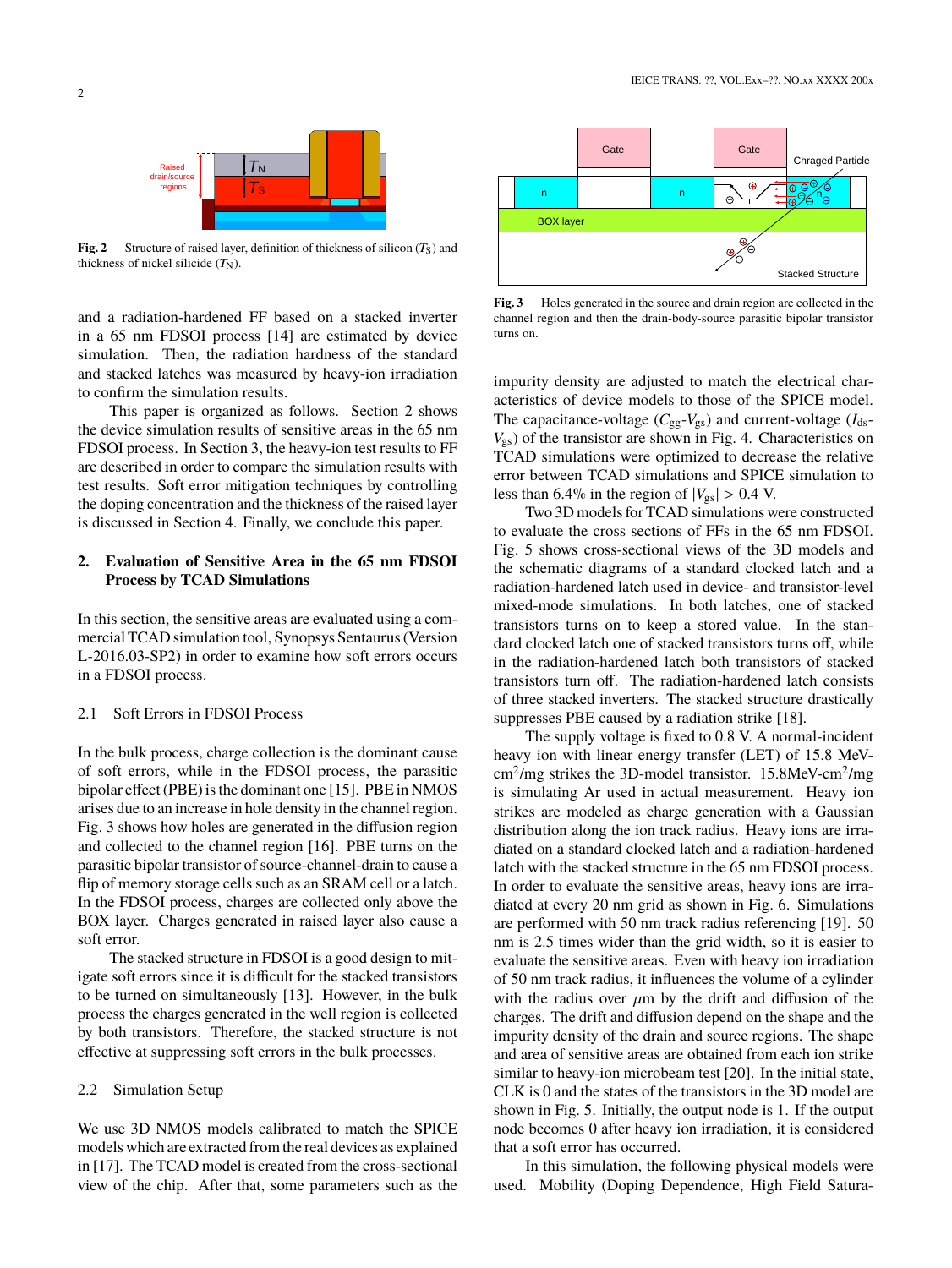

**Fig. 4** (a) Simulated  $C_{gg}$ - $V_{gs}$  characteristics at  $V_{ds} = 0$  V. (b) Simulated  $I_{ds}$ - $V_{gs}$  characteristics at  $V_{ds}$  = 50 mV. (c) Simulated  $I_{ds}$ - $V_{gs}$  characteristics at  $V_{ds}$  = 0.8 V. Characteristics on TCAD simulations are optimized to decrease the relative error between TCAD simulations and SPICE simulation to less than 6.4% in region of  $|V_{gs}| > 0.4$  V.

tion, Enormal), Fermi, Effective Intrinsic Density (Old Slotboom), Recombination (Shockley Read Hall, Auger).

#### 2.3 Simulation Results

Figure 7 shows the sensitive areas caused by a heavy ion from the normal angle with LET of 15.8 MeV-cm<sup>2</sup>/mg. The sensitive area of the standard clocked latch covers the channel region and almost the entire drain region. Single event upsets (SEUs) also arise in the stacked clocked latch even for normal incidence irradiation. It is hard for particles from the normal incident to generate charge that affect both stacked transistors. Thus the sensitive area in the stacked clocked latch is mainly distributed in the source and drain region between two stacked transistors and does not fully cover the channel region.

In order to assess the error mechanism in the FDSOI process, hole density generated by a heavy ion strike was examined through device simulation. The generated holes



(b) Radiation hardened latch with stacked structure

**Fig. 5** Schematic diagrams with the cross-sectional view of 3D models used for mixed-mode simulations. (a) Standard clocked latch, (b) Radiationhard stacked clocked latch.



**Fig. 6** Simulation setup to evaluate sensitive areas induced by a heavy ion with LET of 15.8 MeV-cm<sup>2</sup>/mg. Radiation particles strike at the center of each grid.

elevate well potential and then activate the parasitic bipolar transistor. Fig. 8 shows the hole density variation in the SOI layer of the stacked clocked latch after a heavy ion strike. At 0 ps, a heavy ion incident occurs at the center of the two stacked NMOS transistors. As can be seen from the figure, most holes stay within 0.1  $\mu$ m from the incident point at 10 ps. Then holes are diffused to the channel regions at 30 ps and 50 ps. In either state, the diffused hole concentrations in channel region seem to be relatively low due to the built-in potential between the channel and the source/drain regions. However, they are large enough to trigger the PBE. Both parasitic bipolar transistors in the stacked transistors simultaneously turn on when the hole concentrations reach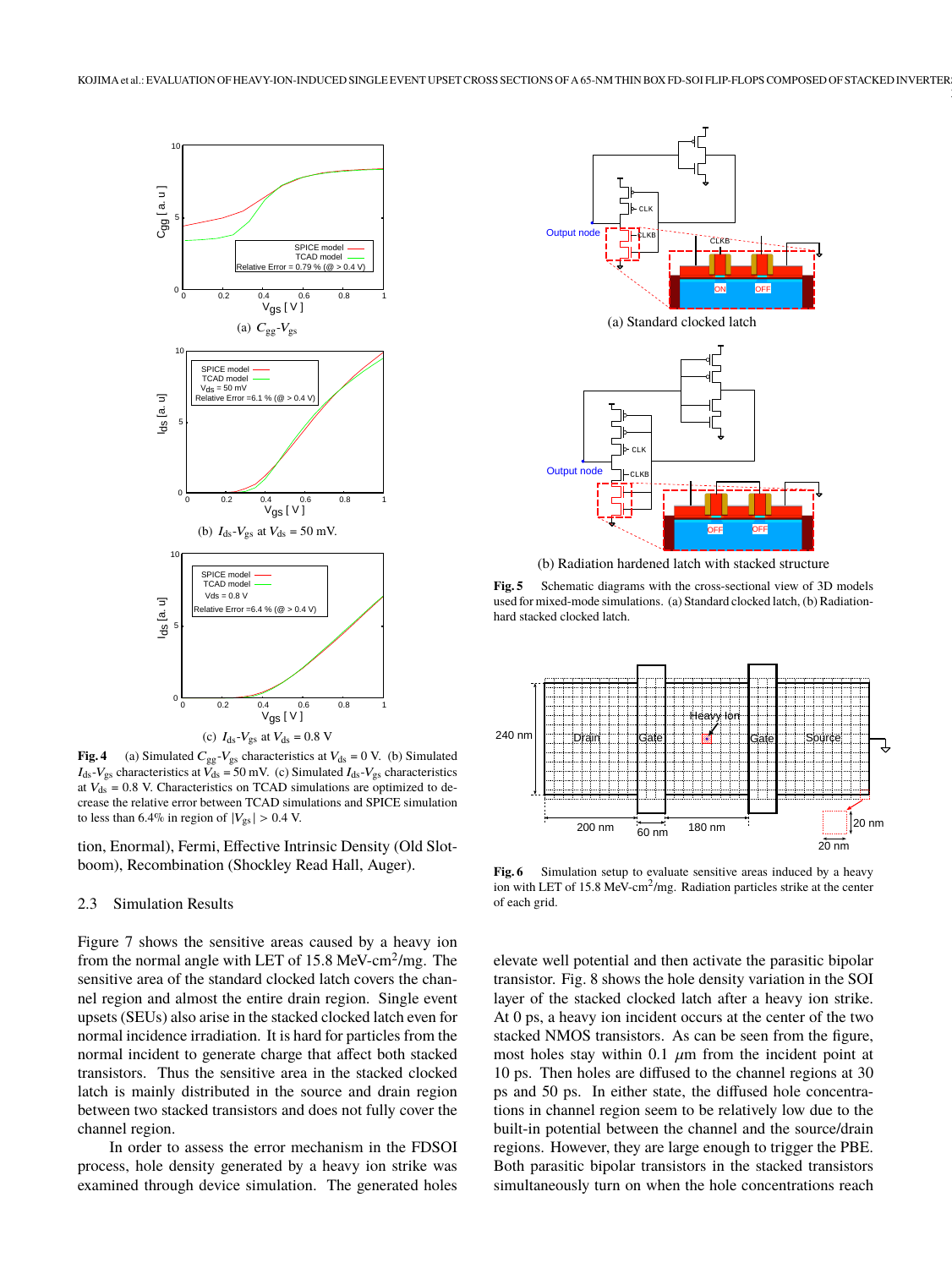

**Fig. 7** Shape of sensitive areas in (a) Standard clocked latch (b) Stacked clocked latch by heavy ions with LET of 15.8 MeV-cm<sup>2</sup> /mg.



**Fig. 8** Simulated transient distribution of holes in the body layer of stacked clocked latch when a heavy ion with LET of 15.8 MeV-cm<sup>2</sup>/mg hit at the center of the stacked transistors at 0 ps.

the critical value and then the PBE can flip the stored values. These simulation results show that the hole diffusion in the drain region between the stacked transistors affects the soft error tolerance in the FDSOI process.

# **3. Soft Error Rates on FDSOI Process by Heavy Ion Test**

Soft error rates (SERs) of the standard FF and the radiation-







**Fig. 10** Schematic diagram of the adaptive-coupling FF with stacked structure.

hardened FF with the stack structure were measured to obtain their sensitive areas by accelerated tests; results from the simulation were compared with actual measurements.

# 3.1 Test Chip Structure

To measure SERs by heavy ion tests, we implemented the standard transmission gate FF (TGFF) and the adaptivecoupling FF (ACFF) with the stacked structure named AC SS FF [21]. Figures 9 and 10 show the schematic diagrams of TGFF and AC\_SS FF, respectively. Slave latches of AC\_SS FF are constructed by two stacked inverters. Test chips were fabricated in a 65 nm thin BOX FDSOI process and includes 23,976 TGFFs and 41,760 AC\_SS FFs. The gate length of all the transistors are 60 nm and the width of the transistors are also shown in figures 9 and 10. The thicknesses of the BOX and SOI layers are 10 and 12 nm respectively.

## 3.2 Experimental Setup and Results

Heavy-ion tests were carried out at the National Institute for Quantum and Radiological Science and Technology (QST), Japan. All TGFFs and AC\_SS FFs are tested in static mode and the supply voltage is fixed to 0.8 V. Ne, Ar and Kr ions hit the chip from a normal angle sequentially. Table 1 shows the specification of the heavy ions at QST. Although the heavy ions are attenuated while passing through the wiring layer, the wiring layer of the chip used in test chip is much thinner than the ranges of the incident ions. Thus, the wiring layer does not affect the attenuation of the heavy ions.

Here, soft error tolerance is evaluated by cross section (CS). CS is equal to an area of upsets when a particle passes a storage cell [22]. Equation (1) shows how to calculate CS. The smaller the CS becomes, the higher the soft error tolerance becomes.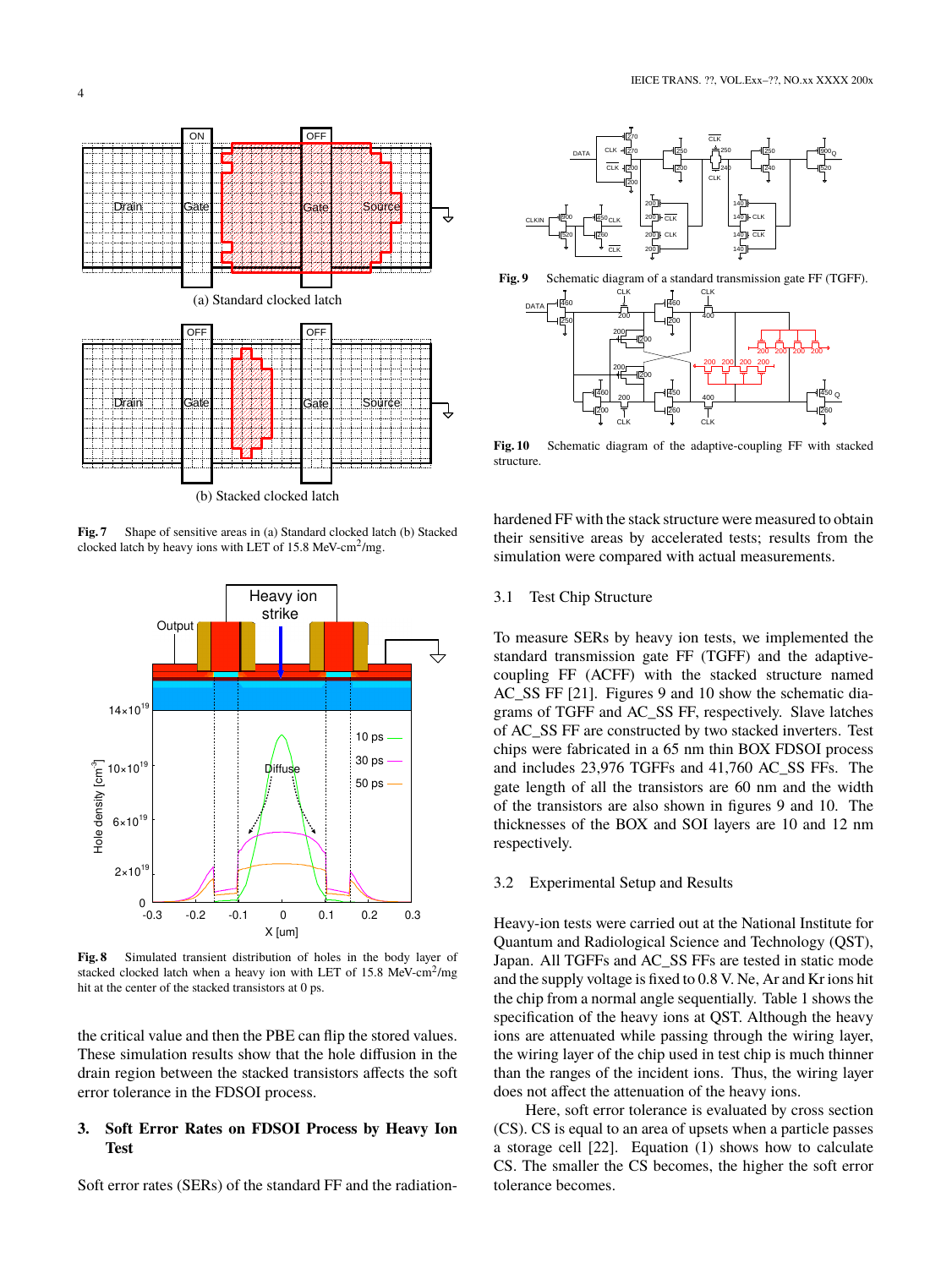$\lceil \mu m \rceil$ 

|                          | Table 1 | Specifications of heavy ions at OST.                            |      |
|--------------------------|---------|-----------------------------------------------------------------|------|
| Ion                      |         | Energy [MeV]   LET [MeV-cm <sup>2</sup> /mg]   Range [ $\mu$ m] |      |
| $^{20}$ Ne <sup>4+</sup> |         | 6.5                                                             | 38.9 |

 $40Ar^{8+}$  150 15.8 36.1



**Fig. 11** Experimental results of sensitive areas of TGFF and AC\_SS FF according to LET.

$$
\text{CS [cm}^2/\text{bit}] = \frac{N_{\text{error}}}{N_{\text{ion}} \times N_{\text{FF}}} \tag{1}
$$

Figure 11 shows the experimental results of the sensitive areas with respect to LET when all FFs stored 0 and the clock signal was fixed at 0. The CS of AC\_SS FF is smaller than that of TGFF. However, there are still some SEUs in AC\_SS FF with the stacked structure, which is consistent with the simulation results.

# **4. Efficient Soft-Error Mitigation Technique for FDSOI Process**

In this section, we discuss how to optimize the fabrication process to enhance soft-errors tolerance for FDSOI using the stacked structure. In FDSOI NMOS, soft errors are caused by PBE triggered by the hole diffusion from the drain region as already mentioned in Sect. 2. To enhance soft error tolerance, doping concentration in the source and drain region is a key parameter. Higher concentration accelerates the Auger recombination that promotes carrier disappearance. The probability of the Auger recombination  $(R_{\text{Aug}})$  depends on the carrier density from Eq. (2) [23].

$$
R_{\text{Aug}} = \begin{cases} Bn^2p & (n > p) \\ Bp^2n & (p > n) \end{cases} \tag{2}
$$

Where B is the Auger coefficient, *n* is the electron density, and *p* is the hole density. If holes disappear before reaching the channel region, the soft error tolerance is improved. If the impurity of the drain and source regions is doped over 5×10<sup>20</sup> cm<sup>-3</sup>, clustering phenomenon occurs in which multiple dopants precipitate and become inactive. The upper limit to avoid this phenomenon is approximately  $5\times10^{20}$  cm<sup>-3</sup>. If the impurity density is less than  $1 \times 10^{20}$  cm<sup>-3</sup>, it prevents a high quality ohmic contact in the source and drain region but the Schottky contact component begins to appear and

| Table 2 | Sensitive areas of the standard latch according to doping con- |  |  |
|---------|----------------------------------------------------------------|--|--|
|         | centration and the thickness of silicon in the raised laver    |  |  |

5

| Doping concentration               | Sensitive area $\text{[cm}^2/\text{ion}$ |                      |                        |
|------------------------------------|------------------------------------------|----------------------|------------------------|
| $\lceil$ cm <sup>-3</sup> $\rceil$ | $T_S = 50$ nm                            | $T_S = 60$ nm        | $T_S = 70$ nm          |
| $1 \times 10^{20}$                 | $7.40\times10^{-10}$                     | $8.12\times10^{-10}$ | $8.56 \times 10^{-10}$ |
| $3\times10^{20}$                   | $7.08\times10^{-10}$                     | $7.68\times10^{-10}$ | $8.00\times10^{-10}$   |
| $5 \times 10^{20}$                 | $6.48\times10^{-10}$                     | $6.64\times10^{-10}$ | $6.72\times10^{-10}$   |

**Table 3** Sensitive areas of the stacked latch according to doping concentration and the thickness of silicon in the raised layer

| Doping concentration               | Sensitive area $[cm^2/ion]$ |                        |                      |
|------------------------------------|-----------------------------|------------------------|----------------------|
| $\lceil$ cm <sup>-3</sup> $\rceil$ | $T_S = 50$ nm               | $T_S = 60$ nm          | $T_S = 70$ nm        |
| $1 \times 10^{20}$                 | $0.20\times10^{-10}$        | $0.84\times10^{-10}$   | $1.44\times10^{-10}$ |
| $3\times10^{20}$                   |                             | $0.28 \times 10^{-10}$ | $0.64\times10^{-10}$ |
| $5 \times 10^{20}$                 |                             |                        |                      |

the contact resistance increases. Doping concentration of the drain and source regions is changed from  $1\times10^{20}$  cm<sup>-3</sup> to  $5\times10^{20}$  cm<sup>-3</sup>.

The shape of the raised layer also affects soft error tolerance. The raised layer is composed of silicon and silicide. Fig. 2 shows a cross-sectional view. The thickness of the silicon and the silicide are defined as  $T<sub>S</sub>$  and  $T<sub>N</sub>$  respectively. In FDSOI, charge generated above the BOX layer becomes a source of soft error. Thinning silicon in the raised layer lowers the amount of generated charge. We assume that nickel silicide is used as silicide,  $T_N$  is fixed to 5 nm and  $T_S$ is assigned to 50, 60, and 70 nm. Soft error does not occur in the stacked clocked latch when  $T<sub>S</sub>$  is less than 40 nm.

The resistance of the source and drain region is inversely proportional to the impurity density meaning it becomes smaller as  $T_N$  becomes thicker and also as  $T_S$  becomes thinner [24].

## 4.1 Results of Standard Clocked Latch

Figure 12 and Table 2 show the device simulation results of the sensitive areas of the standard clocked latch. The sensitive area decreases when the doping concentration of the source and drain region increases and the thickness of the silicon in the raised layer decreases.

When the doping concentration is increased from  $1\times10^{20}$  cm<sup>-3</sup> to  $5\times10^{20}$  cm<sup>-3</sup>, the sensitive area decreases by at least 12.4%. When the silicon thickness is decreases from 70 nm to 50 nm, the sensitive area decreases at least 3.6%. The doping concentration and the silicon thickness in the raised layer impact the soft error tolerance.

#### 4.2 Results of Stacked Clocked Latch

Figure 13 and Table 3 show the device simulation results of the sensitive areas of the stacked clocked latch. The results are similar to those of the standard clocked latch; the sensitive area decreases with an increase in the doping concentration and thinning silicon.

When the doping concentration is increased from  $1\times10^{20}$  cm<sup>-3</sup> to  $3\times10^{20}$  cm<sup>-3</sup>, the sensitive area changes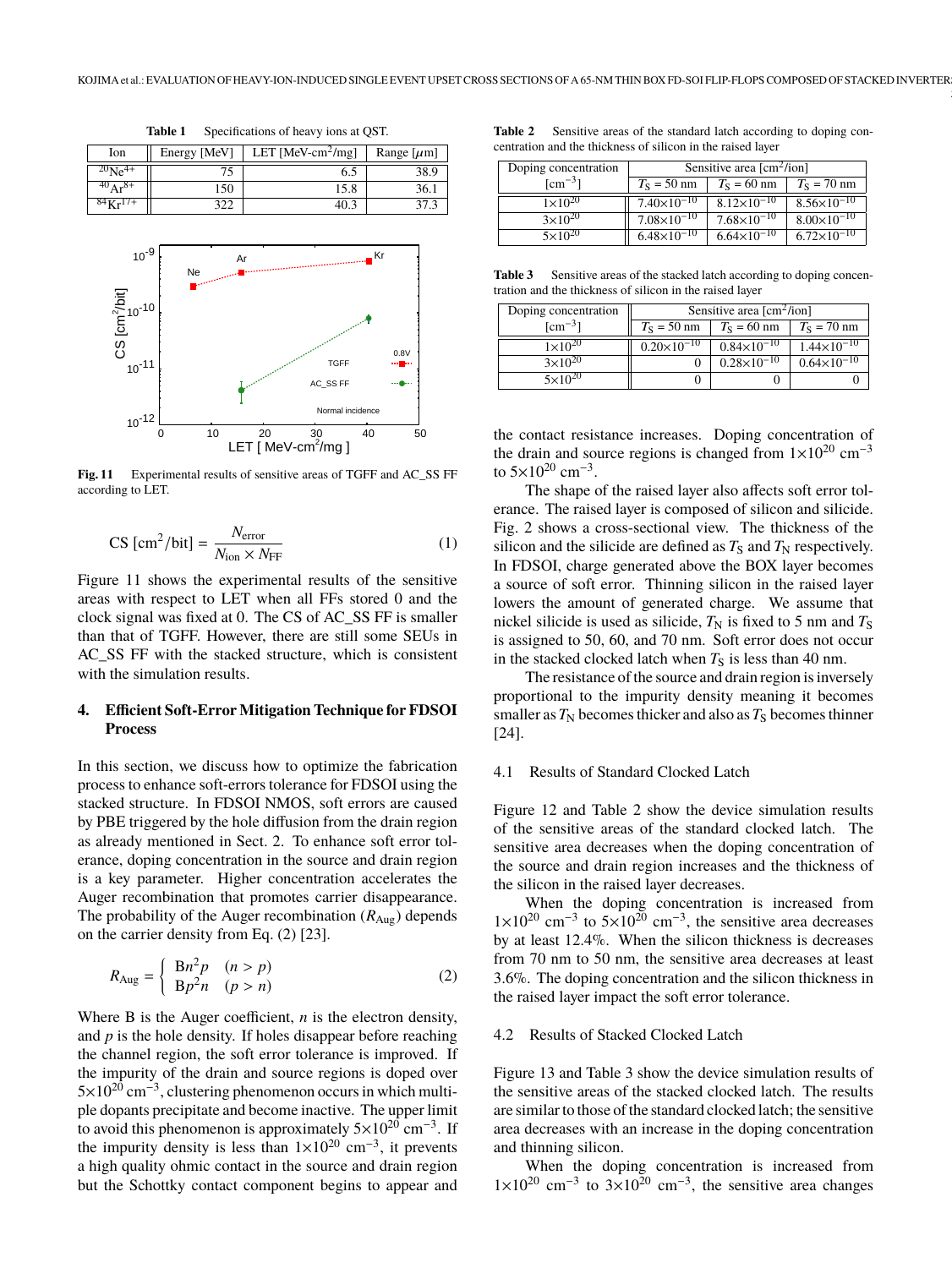

**Fig. 12** Simulation results of sensitive areas according to the impurity density on the drain regions thickness silicon in raised layer.

from  $0.20 \times 10^{-10}$  cm<sup>2</sup>/ion to 0 cm<sup>2</sup>/ion at  $T_s = 50$  nm. At  $T_s$  $= 60$  nm and 70 nm, the sensitive area decreases by 66.7% and by 55.6% respectively. At all the silicon thickness, the sensitive area is  $0 \text{ cm}^2$ /ion when the doping concentration becomes  $5\times10^{20}$ . When the silicon thickness is decreases from 70 nm to 50 nm, the sensitive area decreases at least 86.1%.

When  $T_S$  was changed from 70 nm to 50 nm, the  $C_{gg}$ - $V_{gs}$ curve changed up to 5%, and the *I*ds-*V*gs curve changed within 0.4%. When the doping concentration of the source and drain region is increased from  $1 \times 10^{20}$  cm<sup>-3</sup> to  $5 \times 10^{20}$  cm<sup>-3</sup>, the  $C_{gg}$ - $V_{gs}$  curve is changed within 2%, and the  $I_{ds}$ - $V_{gs}$  curve differs within 0.1%. The simulation results show that the stacked structure with  $5\times10^{20}$  cm<sup>-3</sup> doping concentration in the source and drain region eliminates soft errors with almost the same transistor performance as  $1 \times 10^{20}$  cm<sup>-3</sup>. The soft error rate is more influenced by doping concentration and silicon thickness in the stacked clocked latch than in the standard clocked latch. Both of the doping concentration



**Fig. 13** Simulation results of sensitive areas according to the impurity density on the drain regions thickness silicon in raised layer. when the doping concentration is  $5 \times 10^{20}$ , the sensitive area is 0 cm<sup>2</sup>/ion.

and the silicon thickness in the raised layer greatly affect the rate of soft error tolerance similarly in the stacked structure and the standard clocked latch.

## 4.3 Impact on Static Characteristics

Figure 14 shows the static characteristics resulting from changing the doping concentration and the silicon thickness of the raised drain and source regions. The silicon thickness is fixed at 60 nm when the doping concentration is changed; when the silicon thickness is changed the doping concentration is fixed at  $2\times10^{20}$  cm<sup>-3</sup>.

When the doping concentration is increased from  $1\times10^{20}$  cm<sup>-3</sup> to  $5\times10^{20}$  cm<sup>-3</sup>, the static characteristics changes within 3.1%. At this time, the sensitive area of the standard latch changes by 18.2%. When changing the silicon thickness from 50 nm to 70 nm, the static characteristics and the sensitive area of the standard latch changes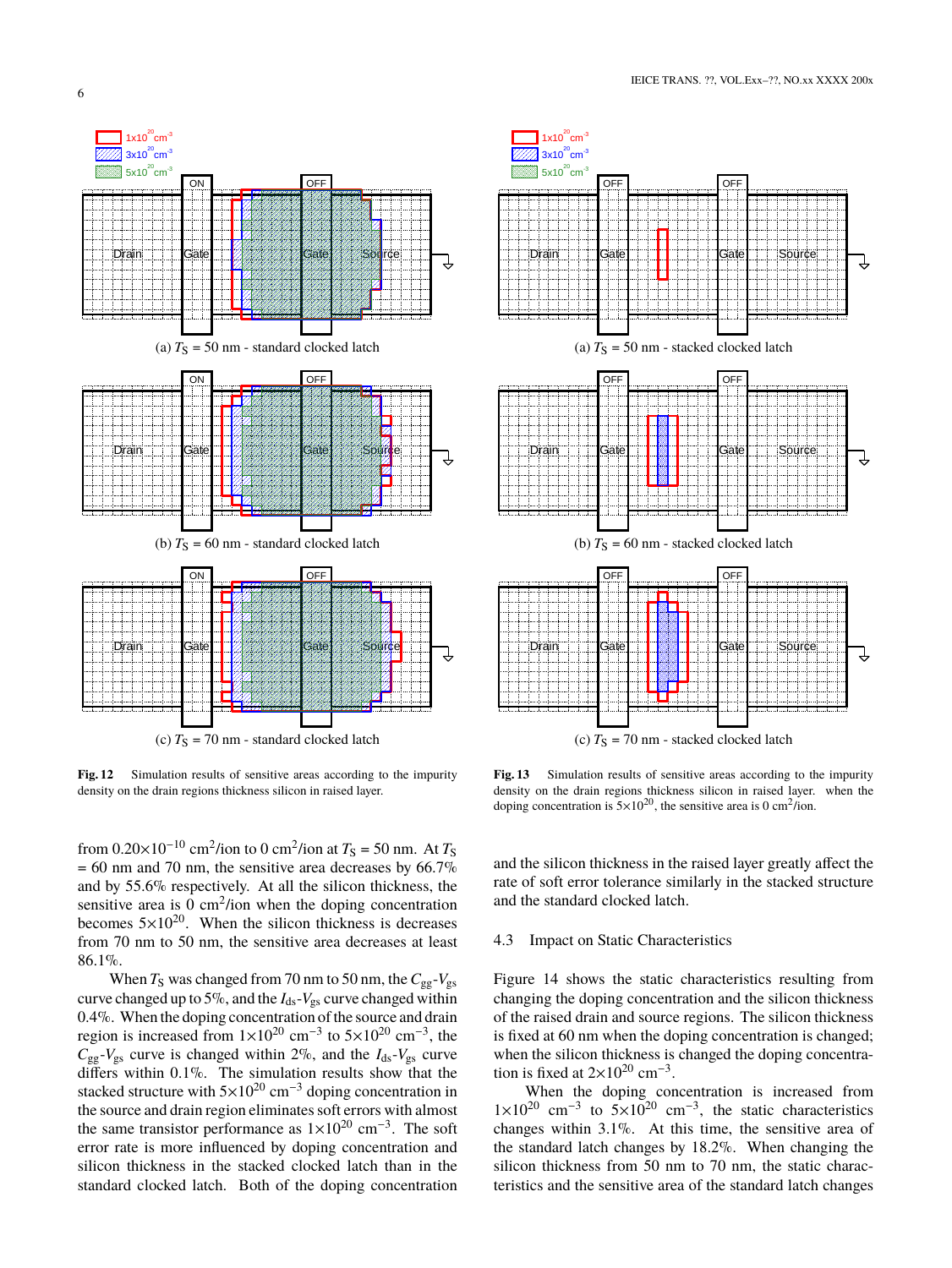

(c)  $I_{ds}$ - $V_{gs}$  at  $V_{ds}$  = 0.8 V

**Fig. 14** (a) Simulated  $C_{gg}$ - $V_{gs}$  characteristics at  $V_{ds} = 0$  V. (b) Simulated  $I_{ds}$ - $V_{gs}$  characteristics at  $V_{ds} = 50$  mV. (c) Simulated  $I_{ds}$ - $V_{gs}$  characteristics at  $V_{\text{ds}} = 0.8 \text{ V}$ .

within 5.2% and 13.0% respectively. The sensitive area of the stacked latch is much more sensitive to the silicon thickness and doping concentration than the standard latch. These results show that a change in silicon thickness and doping concentration increases sensitive area by 14.8% or more even though the static characteristics changes by 5.2% at most.

#### 4.4 Impact on Distance Between Two Gates

In the previous section, the simulation is performed 180 nm the gate-to-gate distance  $(D_{gg})$ , which is the minimum  $D_{gg}$  in the 65 nm FDSOI design process. Here *D*gg is increased to 230 nm 280 nm to evaluate sensitive area at wider distances between series-connected transistors. Table 4 and Figures 15, 16 show the device simulation results of the sensitive areas according to  $D_{gg}$ . The sensitive area of the standard latch covers the channel region and almost the entire drain region. Even if  $D_{gg}$  changes from 180 nm to 280 nm, sensitive area changes only by 0.9%. This is considered to be an error due to the simulation accuracy. However the sensitive area in the stacked one decreases as  $D_{gg}$  become wider. When the  $D_{gg}$  is 280 nm, the sensitive area disappears. In the standard latch, soft error occurs by the PBE only in the

**Table 4** Sensitive areas of the standard and stacked latch according to gate-to-gate distance.

7

| $D_{gg}$                 | Sensitive area $\text{[cm}^2\text{/ion]}$ |                        |  |
|--------------------------|-------------------------------------------|------------------------|--|
| $\overline{\text{[nm]}}$ | <b>Standard Latch</b>                     | <b>Stacked Latch</b>   |  |
| 180                      | $8.56 \times 10^{-10}$                    | $1.44 \times 10^{-10}$ |  |
| 230                      | $8.48\times10^{-10}$                      | $0.28\times10^{-10}$   |  |
| 280                      | $8.64\times10^{-10}$                      |                        |  |



**Fig. 15** Simulation results of sensitive areas of the standard latch according gate-to-gate distance.

off-state gate. The PBE must turn on both of the stacked transistors in order to flip the latch. As  $D_{gg}$  become wider, more charges generated by heavy ions recombine and disappear before reaching the body region. Therefore, the PBE become unlikely to occur and soft error tolerance improves. *D*gg seems to affect soft error tolerance in the stacked latch, but not to affect in the standard latch. Wider *D*gg is effective to improve the soft error tolerance in the stacked structure, but enlarges are and reduces performance.

#### **5. Conclusion**

Sensitive areas of a standard flip-flop (FF) and a radiationhardened FF with the stacked structure in a 65 nm FDSOI process were investigated by device simulation. This was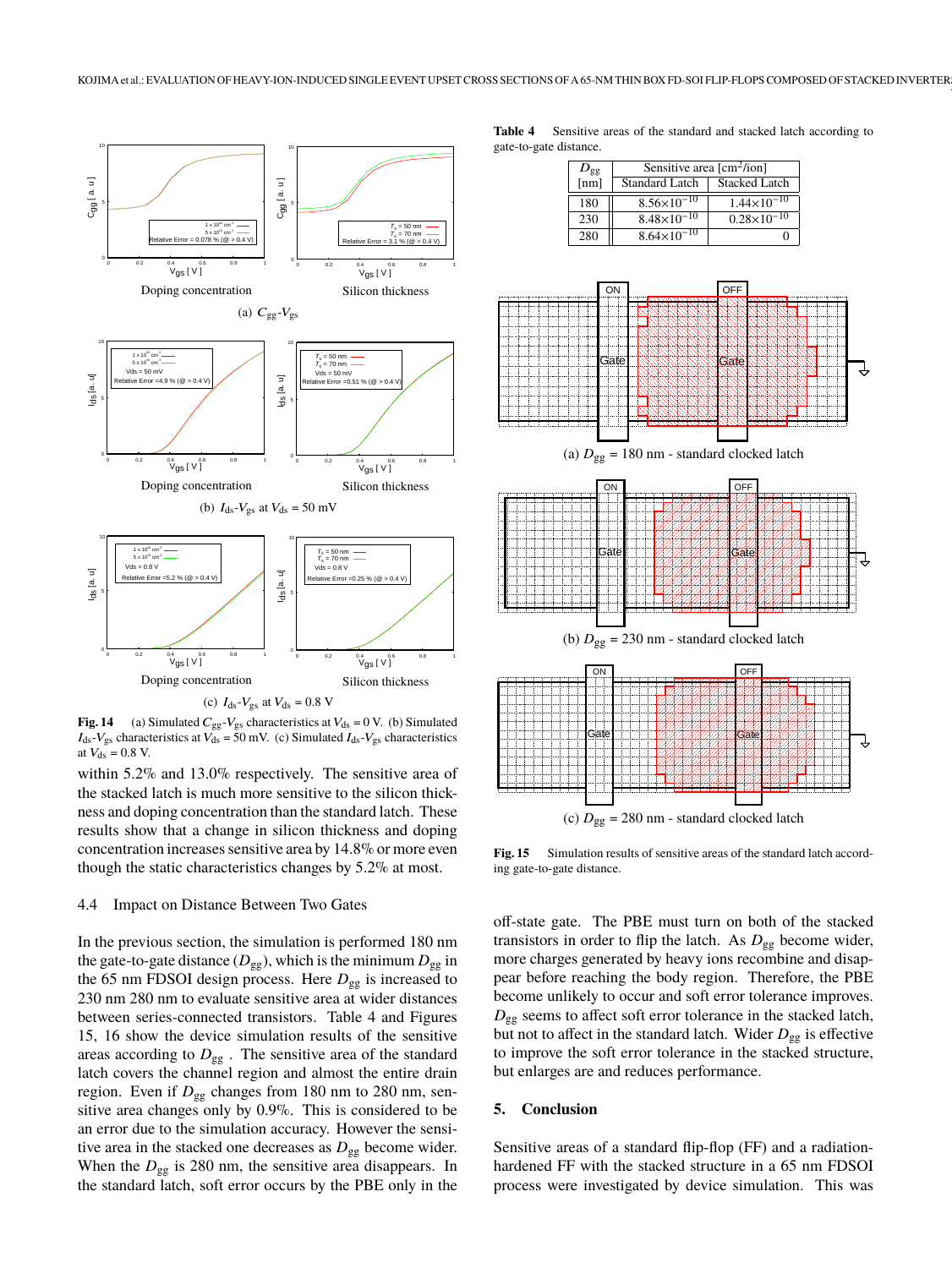

Fig. 16 Simulation results of sensitive areas of the standard latch according gate-to-gate distance. when the  $D_{gg}$  is 280 nm, the sensitive area is 0 cm<sup>2</sup> /ion.

done through the process recipes such as doping concentration and the structure of the raised drain and source layers. The BOX layer prevents the generated carriers in the well from being collected by the transistors. Generally, a stacked FF is relatively resistant to soft errors because it is difficult to simultaneously turn on two stacked transistors by a particle strike. However, simulations in this study reveals that it is possible to turn on both stacked transistors by a heavy-ion strike in the FDSOI process. It is because the heavy-ioninduced holes in the drain region are diffused to the channel and this turns on the parasitic bipolar transistor between the drain and source.

In the stacked FDSOI structure, soft error rates become lower by the increasing doping concentration in the drain regions. Increasing the doping concentration in the source and drain region enhance the Auger recombination of carriers there and suppresses the parasitic bipolar effect (PBE). PBE is also suppressed by decreasing the silicon thickness of the raised layer. Simulation results show the sensitive area of the stacked FF is reduced by 55.6% or more when the doping concentration in the drain regions is increased from  $1 \times 10^{20}$  $\text{cm}^{-3}$  to 3×10<sup>20</sup> cm<sup>-3</sup>. When the doping concentration in

drain regions becomes  $5 \times 10^{20}$  cm<sup>-3</sup>, the sensitive area disappears.  $C_{gg}$ - $V_{gs}$  and  $I_{ds}$ - $V_{gs}$  characteristics change by 5.2% or less. Soft error tolerance can be effectively optimized by using these two determinants with only a small impact on transistor characteristics.

#### **Acknowledgment**

This work was performed under the Shared Use Program of JAEA Facilities. This work is partly supported by JSPS KAKENHI Grant Number JP17K14667 and the Program on Open Innovation Platform with Enterprises, Research Institute and Academia (OPERA) from Japan Science and Technology Agency (JST). The VLSI chip in this study was fabricated under the chip fabrication program of the VLSI Design and Education Center (VDEC), the University of Tokyo in collaboration with Renesas Electronics Corporation, Cadence Corporation, Synopsys Corporation, and Mentor Graphics Corporation.

#### **References**

- [1] H. Miyazaki, Y. Kusano, H. Okano, T. Nakada, K. Seki, T. Shimizu, N. Shinjo, F. Shoji, A. Uno, and M. Kurokawa, "K computer: 8.162 PetaFLOPS massively parallel scalar supercomputer built with over 548k cores," IEEE Int. Solid-State Circuits Conf. (ISSCC), pp.192– 194, Feb. 2012.
- [2] D. Krueger, E. Francom, and J. Langsdorf, "Circuit design for voltage scaling and SER immunity on a quad-core itanium processor," Int. Solid-State Circuits Conf., pp.94–95, Feb. 2008.
- [3] N. Seifert, B. Gill, K. Foley, and P. Relangi, "Multi-cell upset probabilities of 45nm high-k + metal gate SRAM devices in terrestrial and space environments," IEEE Int. Rel. Physics Symp., pp.181–186, 2008.
- [4] S. Mitra, M. Zhang, S. Waqas, N. Seifert, B. Gill, and K. Kim, "Combinational logic soft error correction," IEEE Int. Test Conf., pp.824–832, Oct. 2006.
- [5] J. Furuta, K. Kobayashi, and H. Onodera, "Impact of cell distance and well-contact density on neutron-induced multiple cell upsets," IEEE Int. Rel. Physics Symp., pp.6C.3.1–6C.3.4, 2013.
- [6] K. Kobayashi, K. Kubota, M. Masuda, Y. Manzawa, J. Furuta, S. Kanda, and H. Onodera, "A low-power and area-efficient radiationhard redundant flip-flop, dice acff, in a 65 nm thin-box fd-soi," IEEE Transactions on Nuclear Science, vol.61, no.4, pp.1881–1888, Aug 2014.
- [7] P. Dodd, M. Shaneyfelt, K. Horn, D. Walsh, G. Hash, T. Hill, B. Draper, J. Schwank, F. Sexton, and P. Winokur, "SEU-sensitive volumes in bulk and SOI SRAMs from first-principles calculations and experiments," IEEE Trans. Nucl. Sci., vol.48, no.6, pp.1893– 1903, Dec. 2001.
- [8] K. Hirose, H. Saito, Y. Kuroda, S. Ishii, Y. Fukuoka, and D. Takahashi, "SEU resistance in advanced SOI-SRAMs fabricated by commercial technology using a rad-hard circuit design," IEEE Trans. Nucl. Sci., vol.49, no.6, pp.2965–2968, Dec. 2002.
- [9] P. Roche, G. Gasiot, K. Forbes, V. O'Sullivan, and V. Ferlet, "Comparisons of soft error rate for SRAMs in commercial SOI and bulk below the 130-nm technology node," IEEE Trans. Elec. Dev., vol.50, no.6, pp.2046–2054, Dec. 2003.
- [10] G. Gasiot, P. Roche, and P. Flatresse, "Comparison of multiple cell upset response of bulk and soi 130nm technologies in the terrestrial environment," IEEE Int. Rel. Physics Symp., pp.192–194, 2008.
- [11] M. Raine, M. Gaillardin, T. Lagutere, O. Duhamel, and P. Paillet, "Estimation of the single-event upset sensitivity of advanced SOI